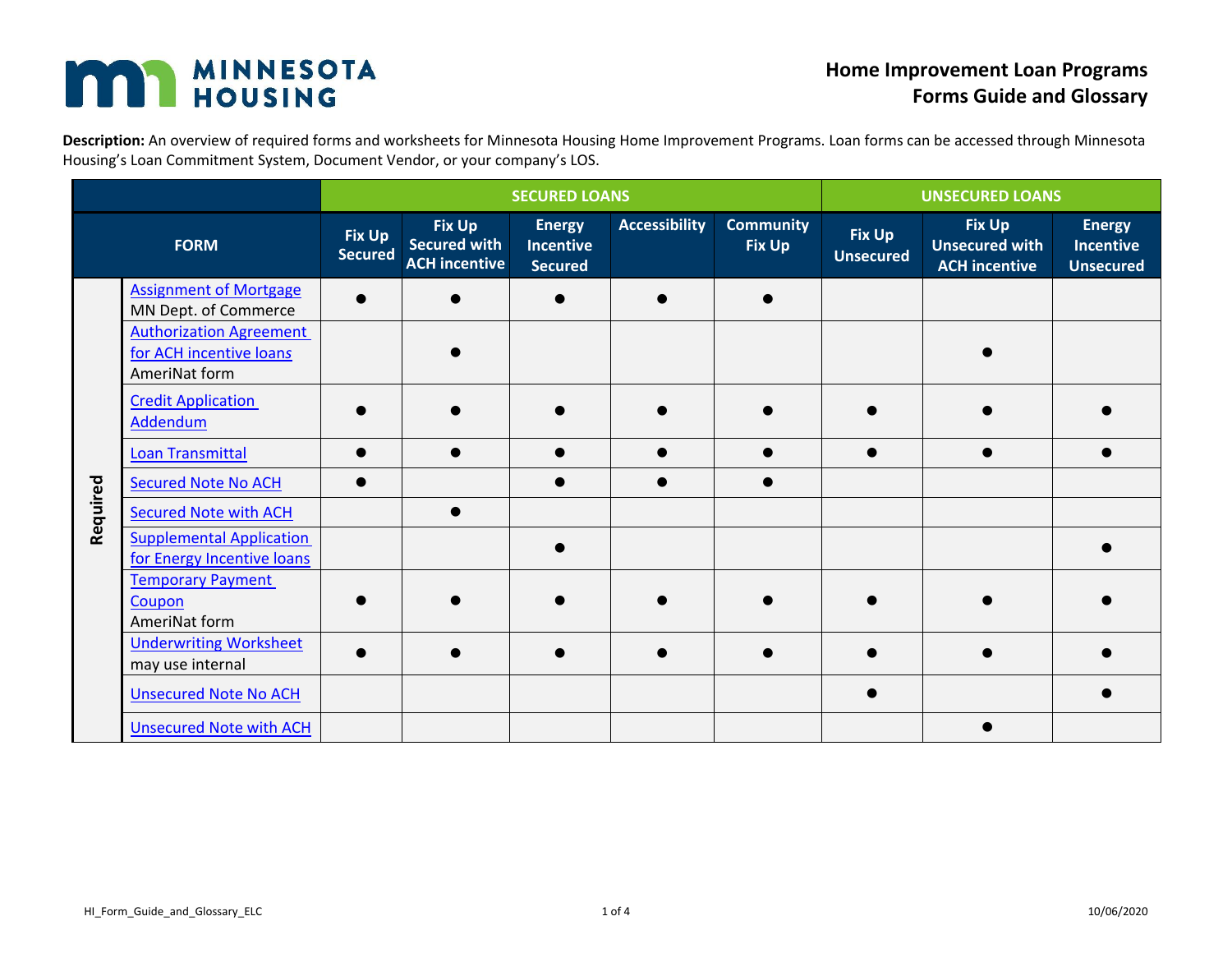

|                                                  |                                                                                                                                 | <b>SECURED LOANS</b>            |                                                              |                                              |                      | <b>UNSECURED LOANS</b>            |                                   |                                                                |                                                       |
|--------------------------------------------------|---------------------------------------------------------------------------------------------------------------------------------|---------------------------------|--------------------------------------------------------------|----------------------------------------------|----------------------|-----------------------------------|-----------------------------------|----------------------------------------------------------------|-------------------------------------------------------|
| <b>FORM</b>                                      |                                                                                                                                 | <b>Fix Up</b><br><b>Secured</b> | <b>Fix Up</b><br><b>Secured with</b><br><b>ACH incentive</b> | <b>Energy</b><br><b>Incentive</b><br>Secured | <b>Accessibility</b> | <b>Community</b><br><b>Fix Up</b> | <b>Fix Up</b><br><b>Unsecured</b> | <b>Fix Up</b><br><b>Unsecured with</b><br><b>ACH incentive</b> | <b>Energy</b><br><b>Incentive</b><br><b>Unsecured</b> |
| Ioans<br>some<br>$\overline{\bf{5}}$<br>Required | <b>Accessibility Evaluation</b>                                                                                                 |                                 |                                                              |                                              |                      |                                   |                                   |                                                                |                                                       |
|                                                  | <b>Broker's Price</b><br>Opinion/Competitive<br><b>Market Analysis</b><br>Option to use to<br>determine current market<br>value | $\bullet$                       |                                                              |                                              | $\bullet$            |                                   |                                   |                                                                |                                                       |
|                                                  | <b>Homeowner Labor</b><br>Agreement<br>If homeowner is doing<br>the work                                                        | $\bullet$                       |                                                              |                                              |                      | $\bullet$                         | $\bullet$                         | $\bullet$                                                      |                                                       |

*\*The Minnesota Home Improvement Loan Programs Forms Guide and Glossary does not contain all information needed to originate loans for sale under Minnesota Housing programs. See the applicable Minnesota Housing Procedural Manual at [www.mnhousing.gov](http://www.mnhousing.gov/) for complete information.*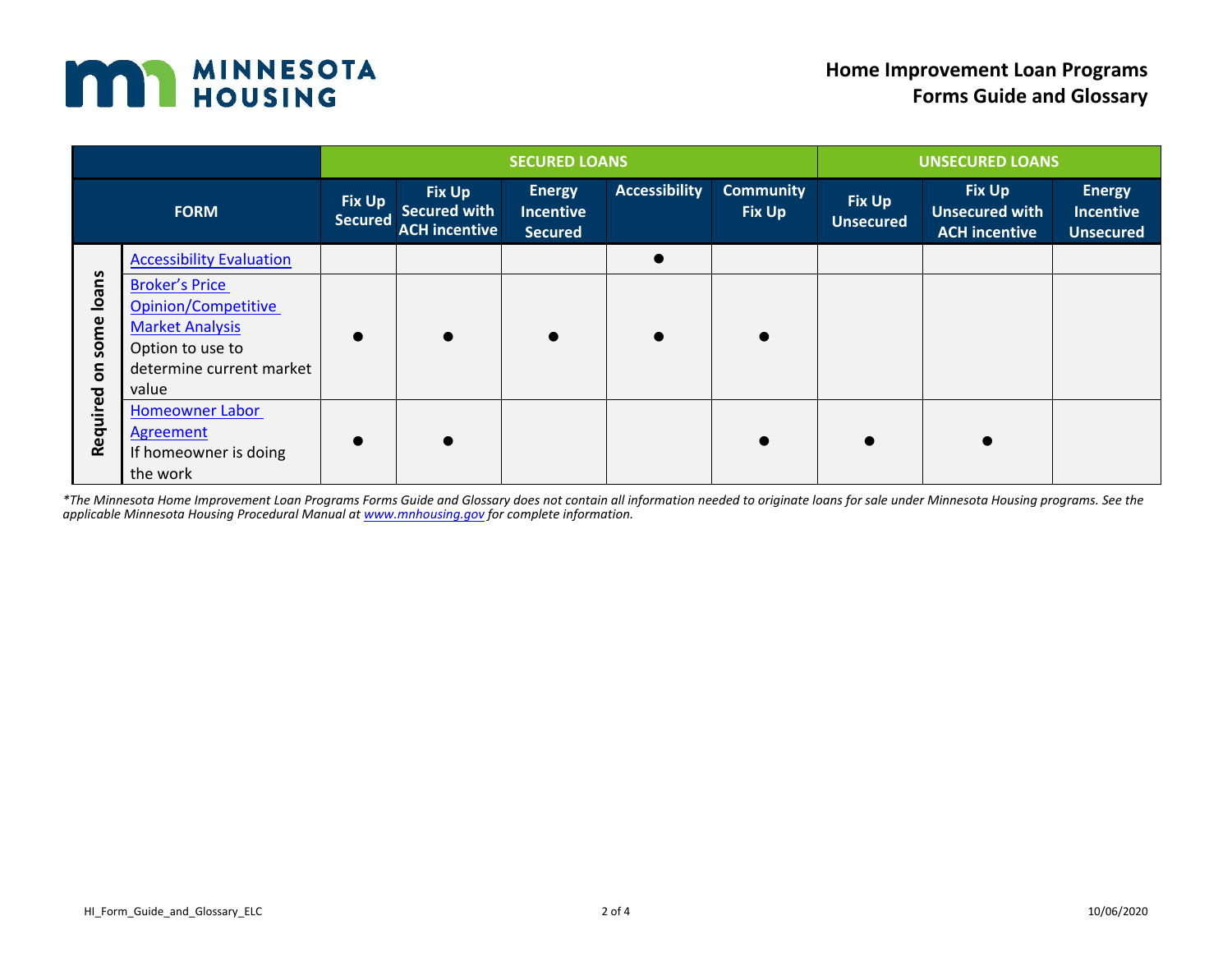

| <b>FORM</b>                                                                   | <b>DESCRIPTION</b>                                                                                                                               | <b>INSTRUCTIONS FOR USE</b>                                                                |  |  |
|-------------------------------------------------------------------------------|--------------------------------------------------------------------------------------------------------------------------------------------------|--------------------------------------------------------------------------------------------|--|--|
| <b>Accessibility Evaluation</b>                                               | Documents the accessibility needs of the<br>Borrower(s) for those accessibility improvements<br>that are not outlined in the Procedural Manual   | Must be completed and signed by the Borrower(s) or person<br>completing evaluation         |  |  |
| <b>Assignment of Mortgage</b>                                                 | Form from the Minnesota Department of Commerce.<br>Assigns the mortgage to Minnesota Housing.                                                    | See Minnesota Department of Commerce website                                               |  |  |
| <b>Authorization Agreement for</b><br><b>ACH incentive loans</b>              | Must be completed at closing for the borrower to<br>receive the ACH incentive interest rate. AmeriNat<br>form.                                   | Borrower must complete and sign. Form submitted to<br>AmeriNat.                            |  |  |
| <b>Broker's Price</b><br><b>Opinion/Competitive Market</b><br><b>Analysis</b> | Optional template to document current market<br>value of the property                                                                            | Must be completed by the lender. At least three comparable<br>properties must be included. |  |  |
| <b>Credit Application Addendum</b>                                            | Documents additional borrower information that is<br>needed for Fix Up loan approval not collected in an<br>industry-standard application        | Must be signed by the Borrower(s) and included in the file                                 |  |  |
| <b>Homeowner Labor Agreement</b>                                              | Documents the covenants and warranties the<br>Homeowner agrees to if completing the home<br>improvement work. Cannot be used on Energy<br>loans. | Borrower/Homeowner must complete and sign                                                  |  |  |
| <b>Loan Transmittal</b>                                                       | Details specific documentation/delivery requirements<br>post-closing                                                                             | Must be completed by the lender                                                            |  |  |
| <b>Secured Note No ACH</b>                                                    | Written promise to repay the loan                                                                                                                | Must be signed by all Borrowers                                                            |  |  |
| <b>Secured Note with ACH</b>                                                  | Written promise to repay the loan. Contains Default<br>Interest Rate clause.                                                                     | Must be signed by all Borrowers                                                            |  |  |